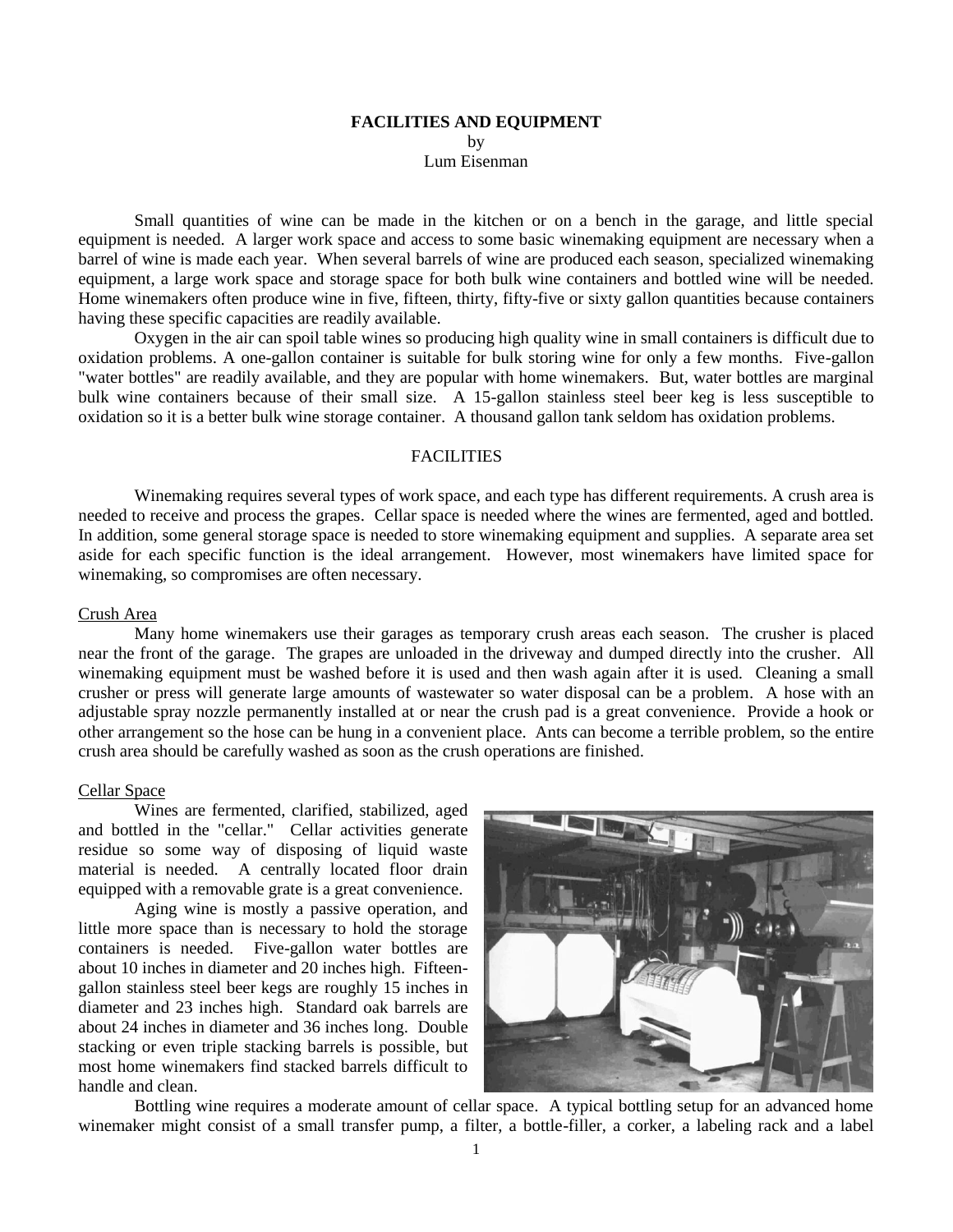pasting machine. A large table or bench is needed to hold the empty bottles, the filler and the filled bottles. In addition, a second table or a small bench is needed to hold the label pasting machine and the rack used to hold the bottles while the labels are applied.

# EQUIPMENT

Small wineries and home winemakers often make their wines using a minimum amount of equipment. Basic crush equipment consists of a crusher and a wine press. Basic cellar equipment consists of wine storage containers, transfer equipment, bottling equipment and test equipment.

## Crusher

For the average home winemaker, a hand crank crusher is probably the most practical method of crushing small quantities of grapes. Operation of these little machines is very simple. The crusher is placed on top of a suitable container. The hopper is filled with fruit, and the crank is turned. Clusters of grapes pass between rollers and the crushed fruit and stems drop into the container.

Stems can be easily removed by hand using the following technique. Put a clean, plastic milk crate on top of a suitable container. Place a few pounds of crushed fruit in the bottom of the milk crate and make a scrubbing motion with the hand. The crushed fruit will drop through the crate into the container. Then discard the stems from the crate and repeat the process.

A motor driven crusher/stemmer will crush and separate the grapes from the stems in one fast, simple operation. The grapes are dumped in the fruit hopper, and the machine does the rest. Power crushers have capacities ranging from about 1 ton to more than 50 tons of grapes per hour and the smallest machine will keep one person busy filling the hopper. Unfortunately, small power crushers cost

several hundred dollars, but these machines can save a tremendous amount of time and labor.

#### Press

Most home winemakers use a small vertical basket press similar to that shown in the Figure. Smaller presses use a screw mechanism to generate the pressure. Large, commercial basket presses often use a hydraulic cylinder to generate the pressure. Some homemade presses use a hydraulic automobile jack to squeeze the grapes. Most compound screw presses can generate high pressures. High press pressures extract the juice with a minimum amount of labor, but high pressures can extract excessive amounts of phenolic materials and produce harsh, bitter wines. So, small screw presses must be used with care.

The major disadvantage of any vertical press is the large amount of labor required. The press must be completely disassembled and the basket removed before the pomace cake can be crumbled. Then, after the cake has been broken up, the basket must be reassembled and refilled to start a new press cycle. Several press cycles are usually required to produce dry pomace. So, using a vertical basket press properly requires a lot of hard work.

During the 1950's, many California wineries replaced their big vertical hydraulic presses with horizontal presses. Horizontal presses offer a major advantage because the pomace cake can be crumbled automatically by releasing the pressure and rotating the horizontal basket. Horizontal presses



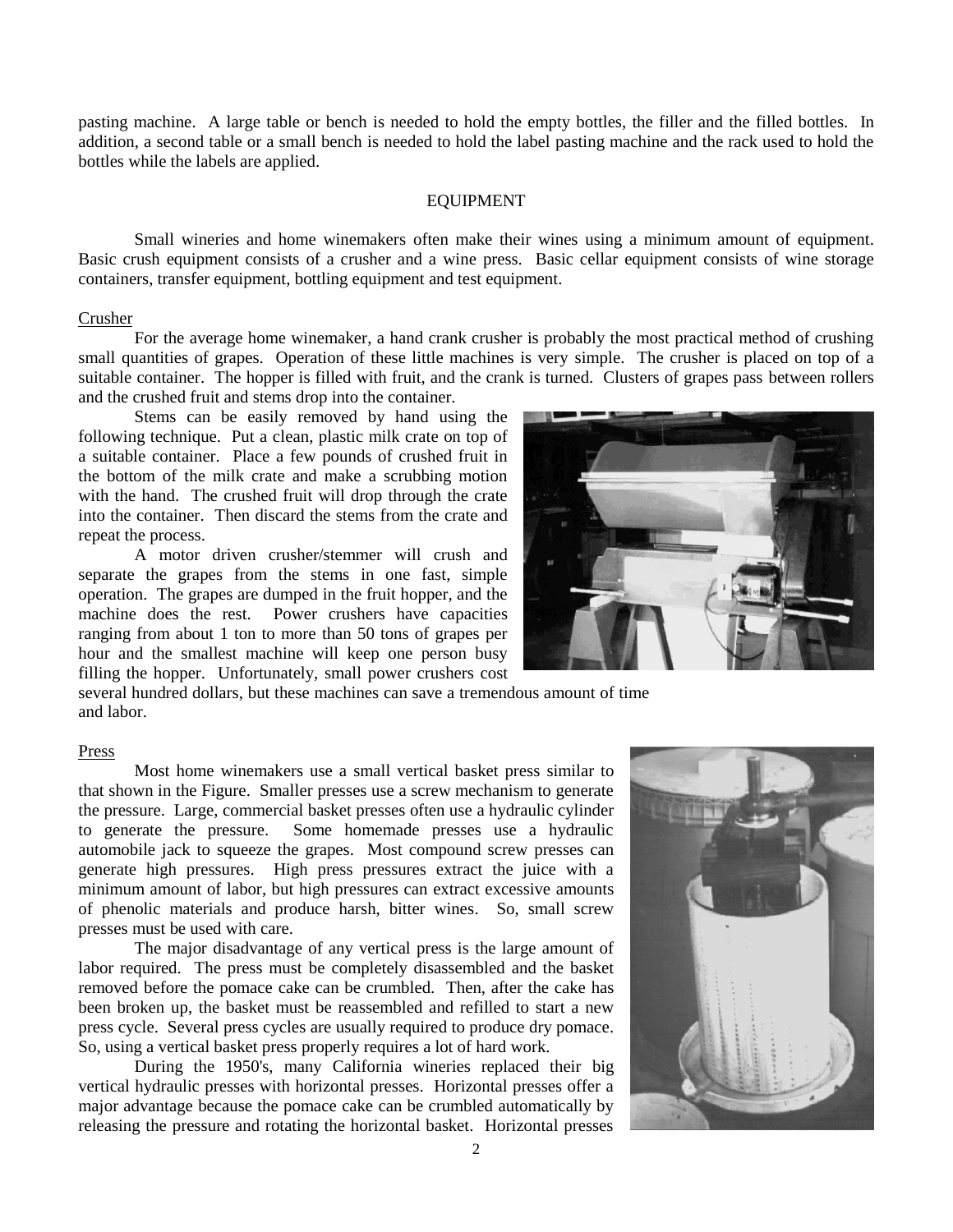are simple and easy to operate, and they save wineries a tremendous amount of labor. Modern horizontal presses use an inflatable rubber bladder. After the press is loaded, the bladder is inflated and the grapes are gently squeezed against the basket to extract the juice. Modern wine presses are nearly self-operating, and they only require attention when the press is being loaded or unloaded.

## Pumps

Home winemakers use a variety of small pumps to move juice and wine. A typical rubber impeller pump can deliver five gallons per minute and has a maximum pressure head of 30 pounds per square inch. Many of these little rubber impeller pumps are self priming, inexpensive and can provide good performance if they are used carefully. But, they should not be run dry for extended periods, and their shaft seals have a limited service life. **A leaky pump with a worn shaft seal will quickly oxidize the wine, so shaft seals on small pumps must be replaced often.**

Small, magnetically coupled, centrifugal pumps are suitable for any small winery. A magnetically coupled centrifugal pump does not have a shaft seal. The impeller is coupled to the drive motor by means of two powerful permanent magnets. These little magnetically coupled pumps have advantages and disadvantages. They are more expensive than direct-coupled pumps. They are not self-priming, and sometimes getting these pumps started is difficult. On the other hand, magnetically coupled pumps have long, trouble free lives, and they do not have shaft seals that can leak air and oxidize the wine.

## Filters

Home winemakers use two types of wine filters. Pad type filter assemblies consist of a stack of ridged plastic or stainless steel frames held together by a powerful clamping mechanism. A filter pad separates each frame. The wine flows into half the frames, through the filter pads and then out of the other frames. Pad type filter assemblies are made of stainless steel and molded plastic. The clamping mechanisms are large. The materials are expensive and the frames are difficult to manufacture. Consequently, pad type filter assemblies are expensive. But, filter pads become more economical when large quantities of wine are filtered, so commercial wineries use pad type filters.

Cartridge type filters consist of filter materials made in the shape of a hollow cylinder. The cylindrical filter cartridge is housed in a plastic or stainless steel container. Wine flows into the housing and through the filter cartridge from the outside to the inside. After passing through the filter material, the wine flows out of the housing. Both depth type filter cartridges and membrane type filter cartridges are available. Cartridge type filter housings made of plastic are used extensively for domestic water filtration. These plastic housings are made in large quantities, and they are inexpensive. Wine filter systems can be built from inexpensive plastic housings, so home winemakers often use cartridge type filters.

#### Bottle Filler

Reducing wine oxidation is always desirable, so wine bottles should be filled from the bottom with a

minimum amount of splashing and bubbling. Simple wand-type bottle fillers consist of a 14-inch length of rigid plastic tubing fitted with a small plastic valve at the bottom end. The filler is attached to the end of a piece of plastic siphon tubing. When the wand is inserted into the empty bottle, the valve presses against the bottom of the bottle and the wine starts to flow. Wine flow automatically stops when the operator raises the tube. Wand type fillers minimize wine oxidation but they fill bottles slowly.

Two, three and four spout, gravity bottle fillers are more suitable for home winemakers producing 50 or more gallons of wine each year. These fillers have a small tank to hold the wine and two or more siphon tubes to transfer the wine into the bottles. A simple float-valve

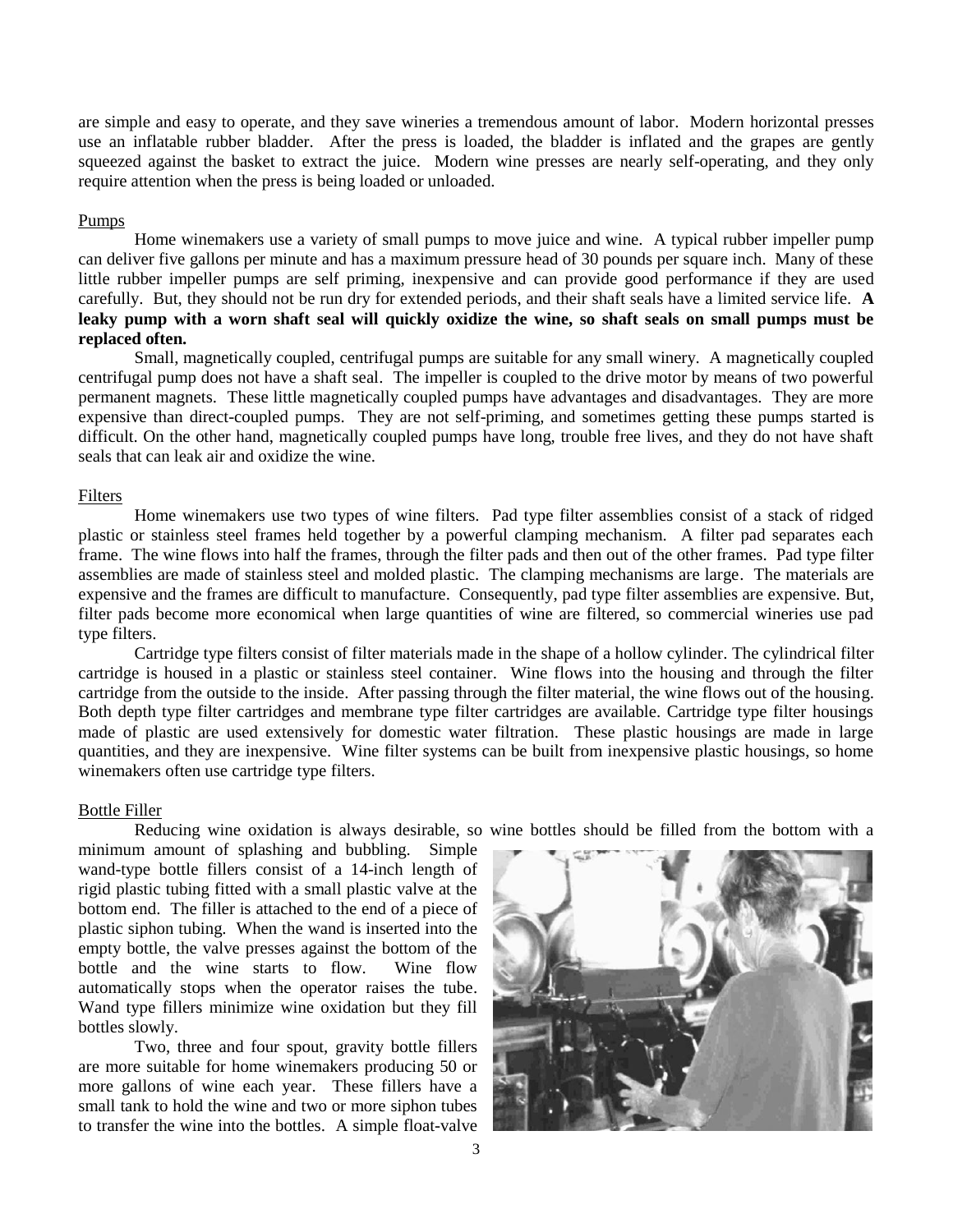mechanism keeps the tank full of wine. Operating a small multi-spout, gravity type filler is simple. An empty wine bottle is placed on a spout, and then the machine fills the bottle to a preset level and automatically stops. Many gravity type bottle fillers will fill two bottles per spout per minute. So when a bottle filler has four or more spouts, one person is kept busy just removing the full bottles and replacing them with empty bottles.

## Corker

Small, manual corking machines are made in a variety of styles, and prices range from a couple of dollars to several hundred dollars. An effective corking machine must be able to do two functions, and these two functions must be done separately. First, the cork must be compressed, and then the cork must be driven into the bottle. A good manual corker can drive dry corks into the bottles without excessive effort. The better machines are solidly built and have a useful life greater than 100,000 corks. Well-designed "floor" corkers sell for about \$100. Many small, inexpensive, hand held corking machines are practically worthless.

## WINE STORAGE CONTAINERS

The traditional material used to make wine containers is white oak. However, in California, redwood was extensively used for constructing wine containers from the mid eighteen hundreds until after prohibition. Concrete storage tanks were widely used in wineries until about fifty years ago (a large bank of concrete tanks can still be seen at the old Galleano Winery in Mira Loma). In recent years, stainless steel has become the material of choice for wine tanks, and several manufacturers are now producing smaller size tanks from high-density polyethylene.

#### Open Fermentors

Small commercial wineries and most home winemakers use open containers when fermenting red wine. Large amounts of carbon dioxide gas are generated during fermentation, and the wine becomes saturated with carbon dioxide. The constant evolution of gas prevents air from entering the wine, so oxidation is not a problem. Small producers seldom use open fermentors larger than a few hundred gallons because it is difficult to punch down the cap in a large vat by hand. Polyethylene and stainless steel are the most suitable construction materials for small red fermentors. Small commercial wineries often use half-ton, fruit bins holding about 175 gallons, as temporary, red fermentors. A good open fermentor can be made from a 55-gallon polyethylene drum by cutting out the top with a saber saw. Thirty-gallon, food grade polyethylene containers with tight fitting lids are available at most home winemaking shops. Large amounts of homemade red wine is fermented in 32-gallon plastic trash cans each year.

#### Closed Containers

Most white and blush wines are fermented in closed containers. Large volumes of carbon dioxide gas are produced during fermentation, so winemakers seal closed tanks with fermentation locks until all signs of fermentation have stopped. Fermentation locks come in several sizes and styles. Most small fermentation locks contain a liquid trap of some sort. The liquid in the trap lets the carbon dioxide gas escape while preventing air from entering the tank.

Five-gallon water bottles are readily available, and water bottles are the containers most often used by beginning home winemakers. They have both advantages and disadvantages. Glass is a smooth vitreous material, and it can be cleaned easily. Glass is transparent, so fermentation progress is easy to monitor visually. But, glass containers are heavy, and some winemakers find it difficult to move a full 5-gallon carboy. Glass is both slick and fragile and handling heavy glass bottles with wet hands can be quite dangerous. Even so, a few water bottles are handy for storing leftovers.

Polyethylene has become a recognized "food grade" material. Polyethylene drums are widely used for storing and shipping liquid food products, and wine can be safely stored for extended periods in heavy walled, containers made of dense polyethylene. Several firms are now producing polyethylene tanks in a variety of sizes and shapes specifically for use as wine storage containers. Used poly drums are available in 20, 30, 40 and 55 gallon sizes, and they make excellent wine storage containers. Wine storage containers made of polyethylene have both advantages and disadvantages. They are lightweight, so polyethylene drums can be handled and stored easily. Best of all, they are inexpensive. New poly drums sell for about \$1.00 per gallon, and good used drums are often